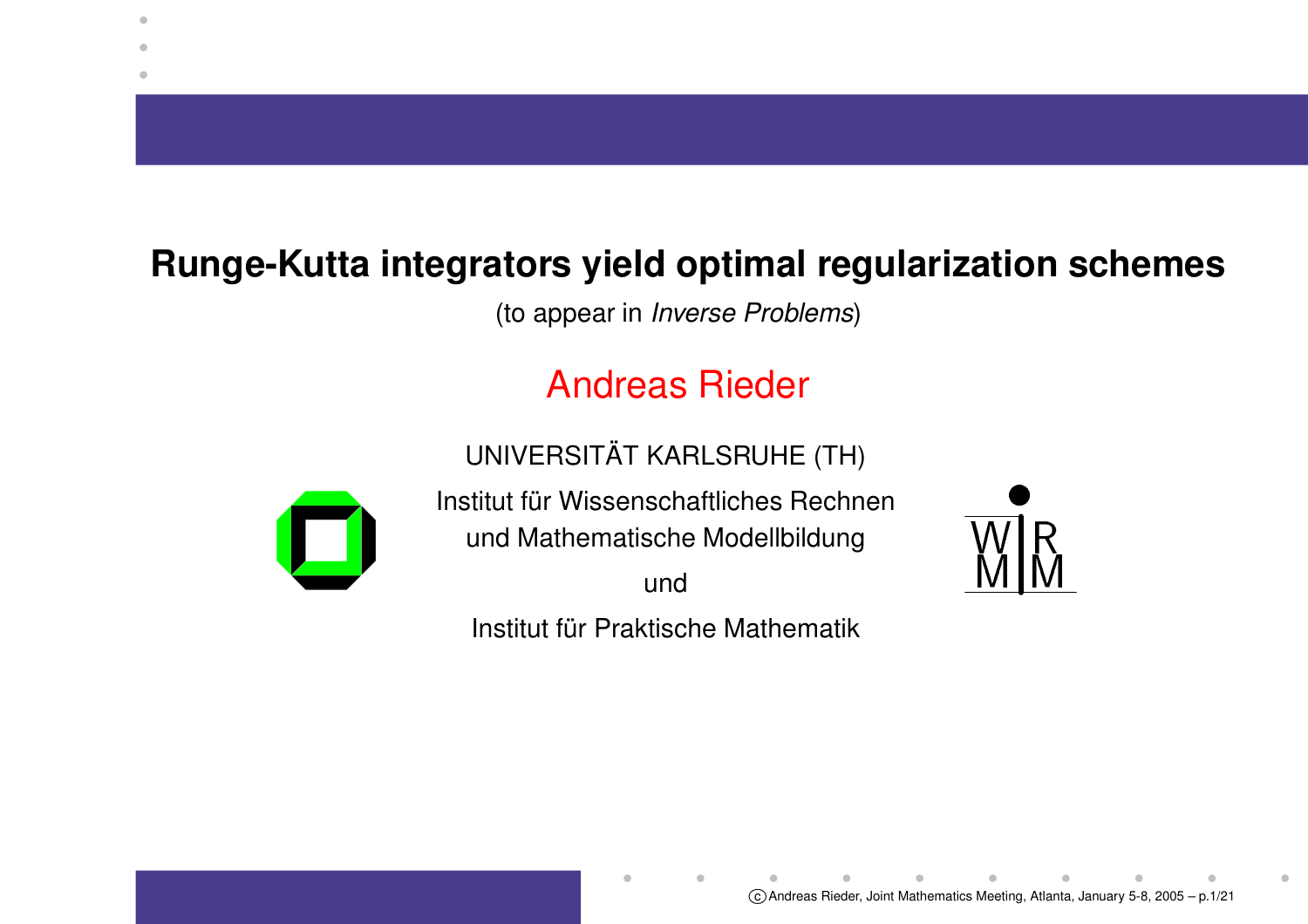#### **Contents**

 $\bullet$  $\blacksquare$ ۰

- Regularization of linear ill-posed problems
- Construction of regularization schemes by filter functions  $\bullet$
- Runge-Kutta integrators as optimal regularization schemes L
- Numerical experiments
- Generalization
- Outlook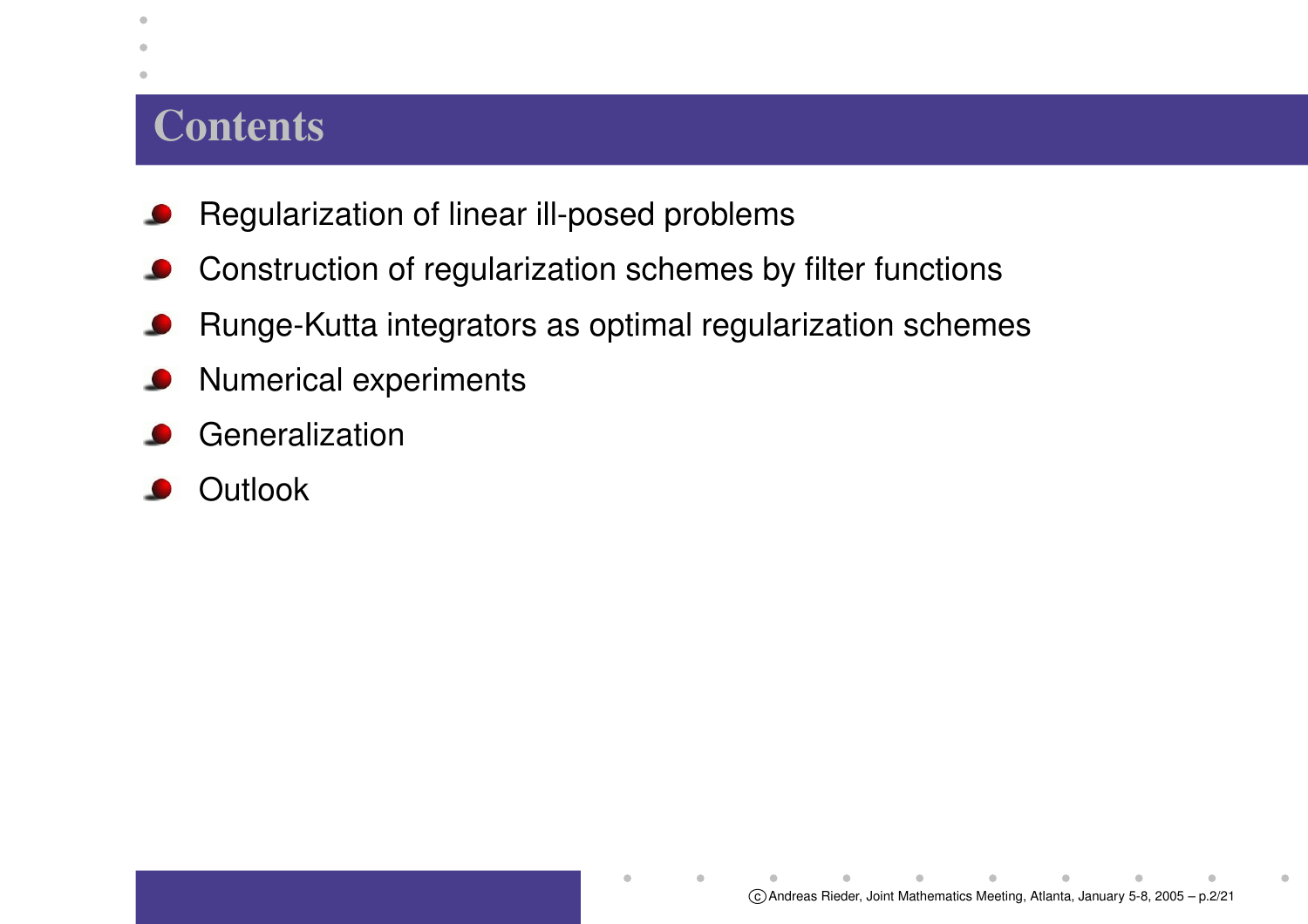## **Inverse and ill-posed problems**

 $\bullet$ 

 $T\in \mathcal{L}(X,Y),\quad X,\,Y$  real Hilbert spaces,  $\,$  R( $T)$  non-closed in  $Y.$ 

For instance:  $\ T\,$  compact and non-degenerated

Inverse problem:  $\quad \, Tf=g^{\varepsilon}$  $g^{\varepsilon} \in Y : ||Tf^{+} - g^{\varepsilon}||_{Y} \leq \varepsilon$  and  $f^{+} \in N(T)^{\perp}$  $\varepsilon$  noise level

Difficulty: generalized inverse  $T^+ : \mathcal{R}(T) \oplus \mathcal{R}(T)^{\perp} \subset Y \to X$  is unbounded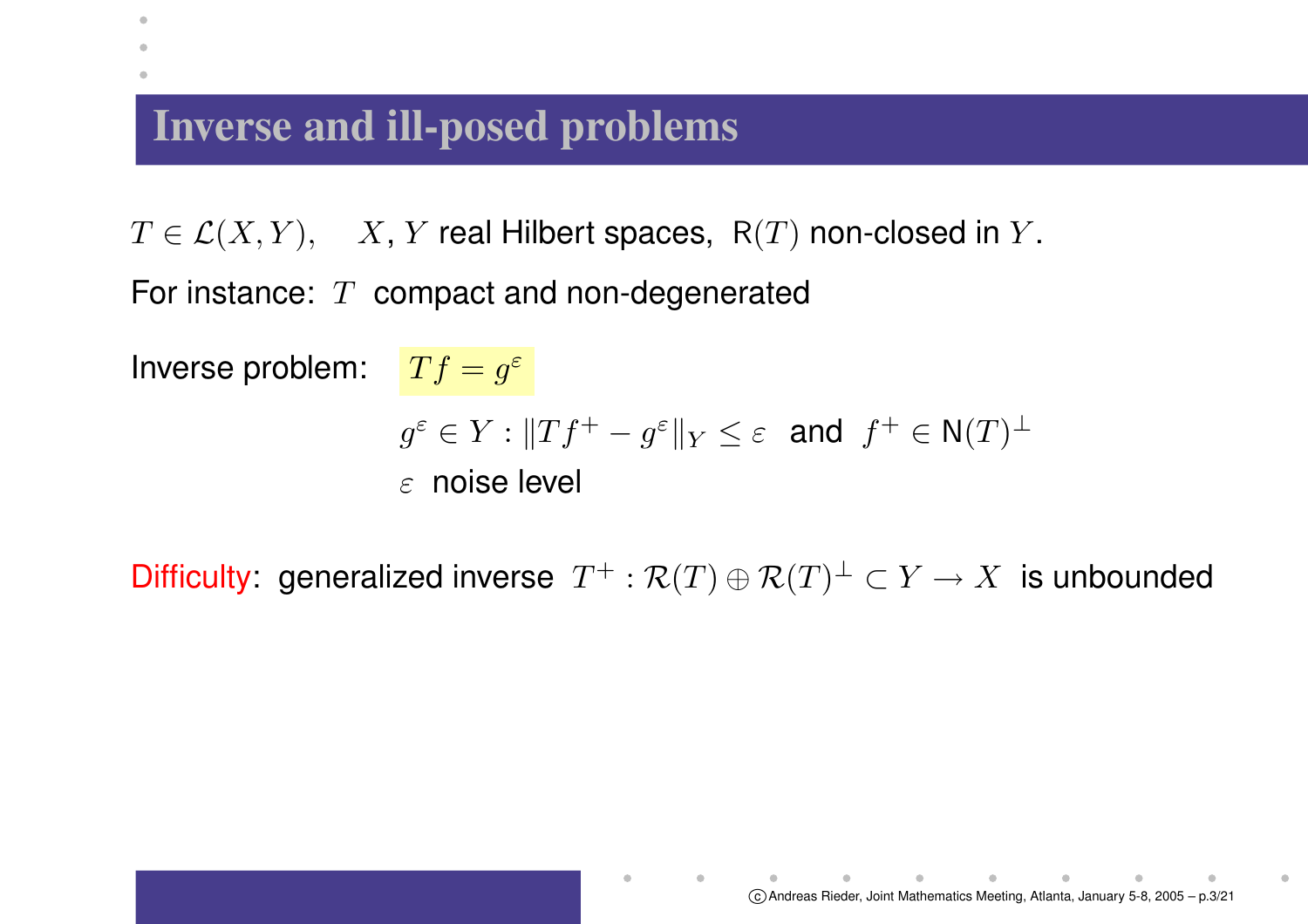#### **Regularization of inverse problems**

 $\bullet$ 

 $\textbf{Regularization:}~~\{\mathcal{R}_n\}_{n\in\mathbb{N}_0},~~\mathcal{R}_n:Y\rightarrow X$  continuous,  $\mathcal{R}_n0=0.$ If there is a *parameter choice*  $\gamma: \ ]0,\infty[\, \times Y \to \mathbb{N}_0$  such that we have

 $\sup\left\{\|f^+ - \mathcal{R}_{\gamma(\varepsilon,g^\varepsilon)}g^\varepsilon\|_X \,|\, g^\varepsilon \in Y, \, \|Tf^+ - g^\varepsilon\|_Y \leq \varepsilon\right\} \longrightarrow 0 \quad \text{as } \varepsilon \to 0$ 

for all  $f^+ \in {\sf N}(T)^\perp$ , then  $(\{{\cal R}_n\}_{n\in\mathbb N_0},\gamma)$  is a regularization scheme for  $T^+.$ 

**Optimality:** The regularization scheme  $(\{\mathcal{R}_n\}_{n\in\mathbb{N}_0},\gamma)$  for  $T^+$  is called (order-)optimal in  $X_{\mu,\rho} := (T^*T)^{\mu/2} B_{\rho}(0), \mu, \rho > 0$ , if

$$
\sup\left\{\|f^+ - \mathcal{R}_{\gamma(\varepsilon,g^\varepsilon)}g^\varepsilon\|_X \, \big|\, g^\varepsilon \in Y, \, \|Tf^+ - g^\varepsilon\|_Y \le \varepsilon, \, f^+ \in \mathsf{X}_{\mu,\varrho}\right\}
$$
  

$$
\le C_\mu \, \varepsilon^{\mu/(\mu+1)} \, \varrho^{1/(\mu+1)}.
$$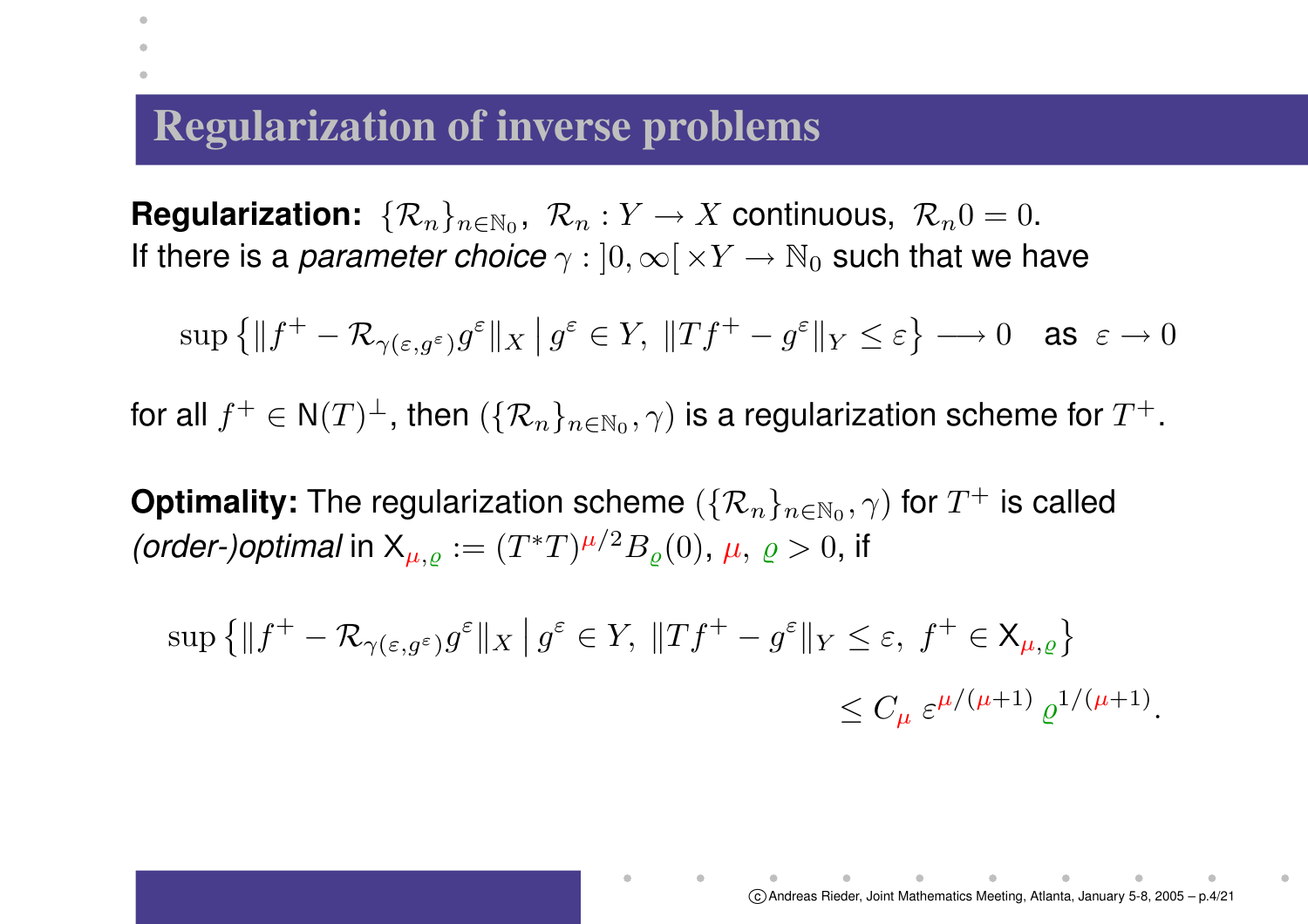## **Regularization schemes by filter functions I**

 $\bullet$ 

 $\{F_n\}_{n\in\mathbb{N}_0},\,\,F_n:[0,\|T\|^2]\to\mathbb{R},$  piecew. continuous with jump-discontinuities is called regularizing filter if

$$
\lim_{n \to \infty} F_n(\lambda) = 1/\lambda \quad \text{and} \quad \lambda |F_n(\lambda)| \le C_F \quad \text{for } \lambda \in ]0, \|T\|^2].
$$

Candidates for regularization operators:  $\ \mathcal{R}_{n} := F_{n}(T^{*}T)T^{*} \in \mathcal{L}(Y,X)$ 

**Morozov's discrepancy principle:** Choose <sup>τ</sup> <sup>&</sup>gt; <sup>1</sup> and set

$$
\gamma(\varepsilon,g^{\varepsilon}) := \min \left\{ n \in \mathbb{N}_0 \, : \, \|T\mathcal{R}_n g^{\varepsilon} - g^{\varepsilon}\|_Y \leq \tau \varepsilon \right\}.
$$

Remark:  $\ (\{\mathcal{R}_n\}_{n\in \mathbb{N}_0},\gamma)$  is a regularization scheme for  $T^+.$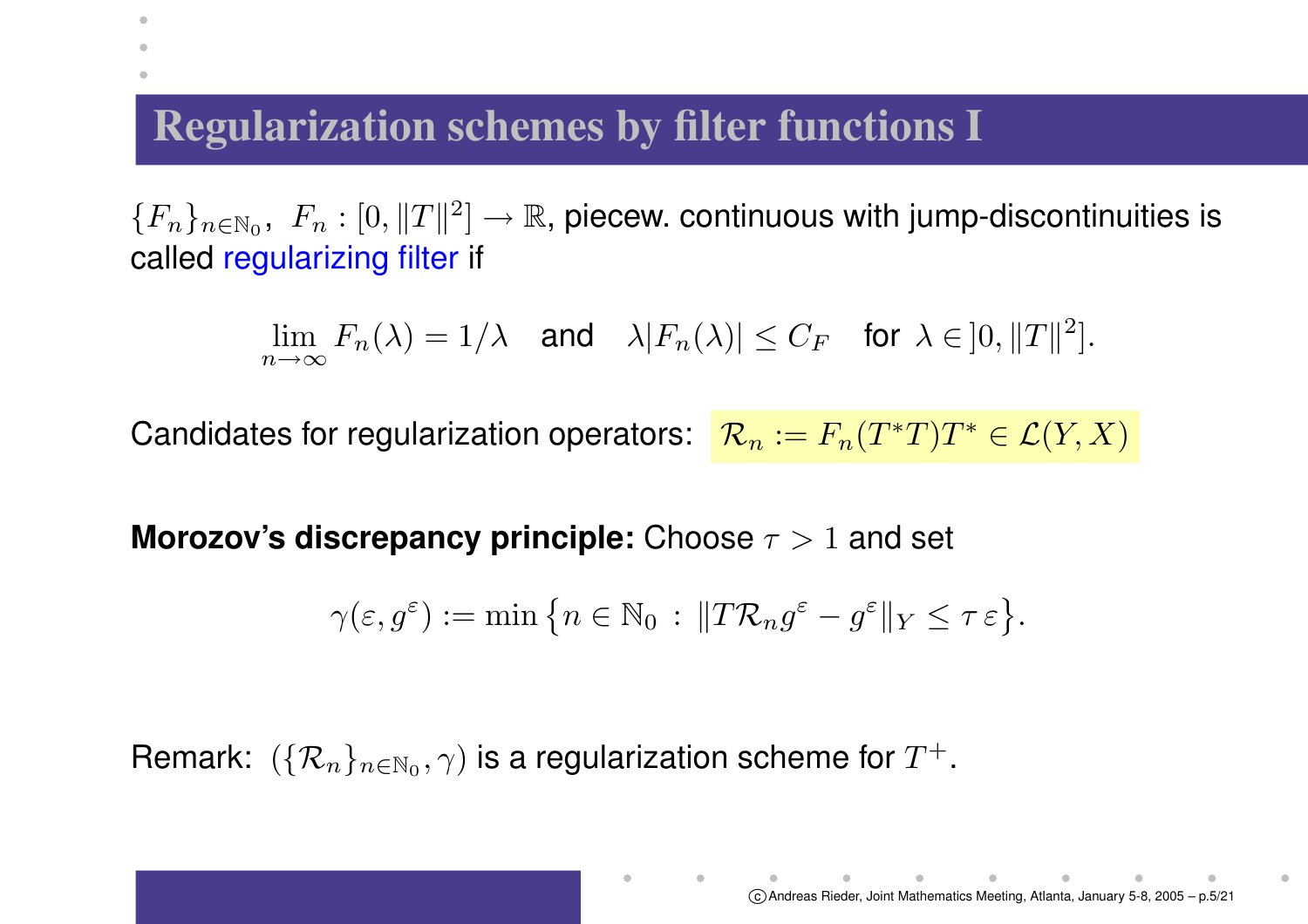## **Regularization schemes by filter functions II**

We have that

 $\bullet$ 

$$
\sup\{|F_n(\lambda)| \, | \, 0 \le \lambda \le \|T\|^2\} = \mathcal{O}(t_n) \quad \text{as } n \to \infty
$$

where  $\{t_n\}_{n\in\mathbb{N}_0}$  diverges strongly monotone to infinity. The qualification  $\mu_\mathbf{Q}$  of a filter is the largest number such that

 $\sup \quad \lambda^{\mu/2}\left|1-\lambda\, F_n(\lambda)\right| = {\rm O}\big(t_n^{-\mu/2}\big) \quad \text{as} \ \ n\to\infty \ \ \text{for all} \ \ \mu\in]0,\mu_{\mathsf{Q}}].$  $0<\lambda<||T||^2$ 

Theorem:  $\{F_n\}_{n\in\mathbb{N}_0}$  as above with  $t_n/t_{n+1}\geq\vartheta>0$  and  $\mu_Q>1,$  $\gamma$  discr. principle,  $\tau > \sup\{|1-\lambda F_n(\lambda)| \mid n \in \mathbb{N}_0, 0 \le \lambda \le ||T||^2\} \ge 1$ . Then,  $(\{\mathcal{R}_n\}_{n\in\mathbb{N}_0},\gamma)$ ,  $\mathcal{R}_n:=F_n(T^*T)T^*$ , is an optimal regularization scheme for  $T^+$  in  $\mathsf{X}_{\mu,\varrho}$  for all  $\mu\in\,]0,\mu_{\mathsf{Q}}-1]$  and all  $\varrho>0.$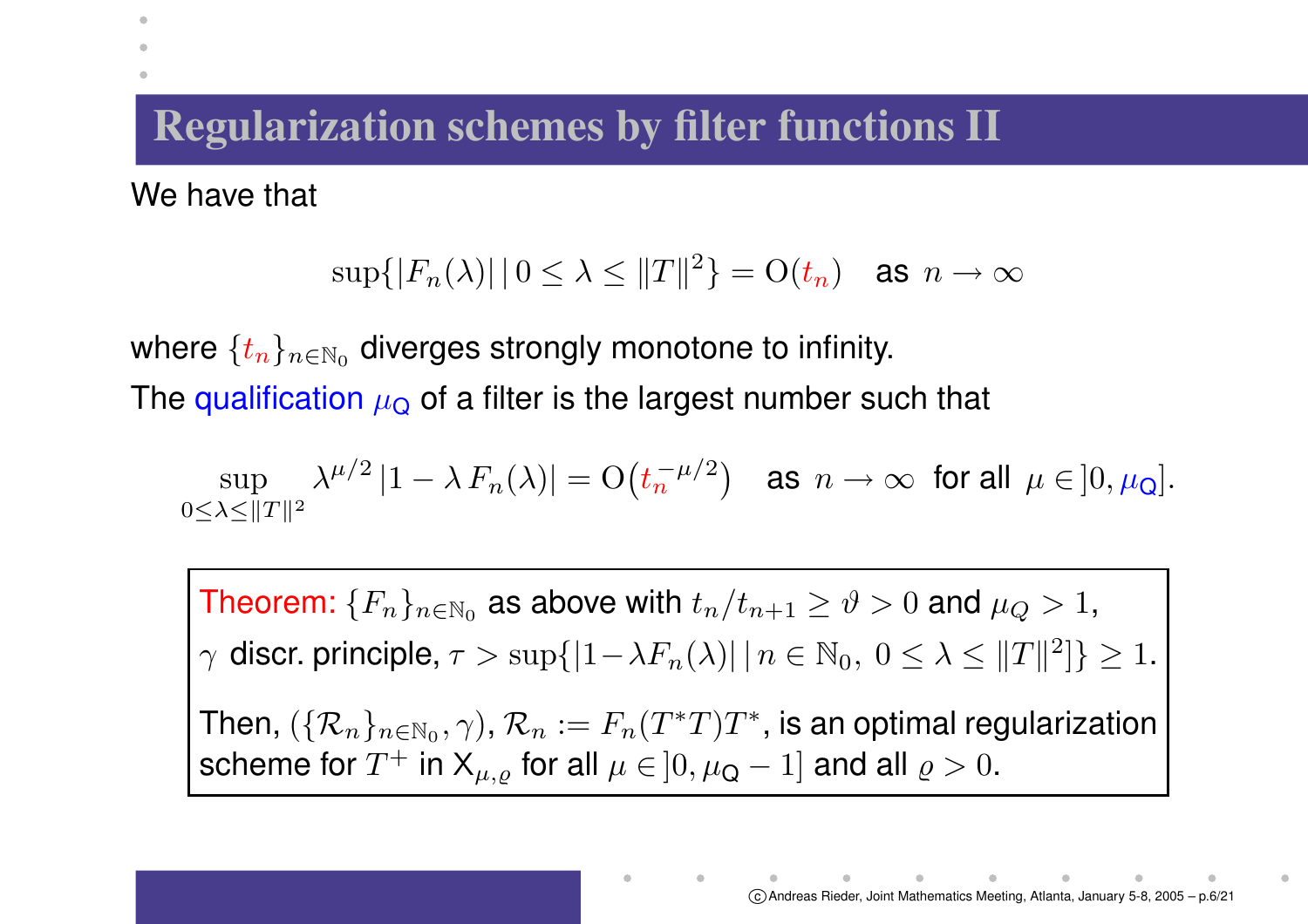#### **Examples**

 $\bullet$  $\triangle$ 

> Tikhonov-Phillips  $\bullet$

> > $F_n(\lambda) = 1/(\lambda + t_n^{-1}), ~~~ \mathcal{R}_n = (T^*T + t_n^{-1}I)^{-1}T^*, ~~~ \mu_\mathsf{Q} = 2$

Showalter's or asymptotic regularization  $\bullet$ 

$$
u'(t) = T^*\big(g^{\varepsilon} - Tu(t)\big), \quad u(0) = 0,
$$

Define  $\mathcal{R}_n g^\varepsilon := u(t_n).$ 

We have  $\mu_Q=\infty$  and  $\mathcal{R}_n=F_n(T^*T)T^*$  where

$$
F_n(\lambda) = \begin{cases} \frac{1 - \exp(-\lambda t_n)}{\lambda} & \colon \lambda > 0, \\ t_n & \colon \lambda = 0. \end{cases}
$$

 $\blacksquare$ 

 $\bullet$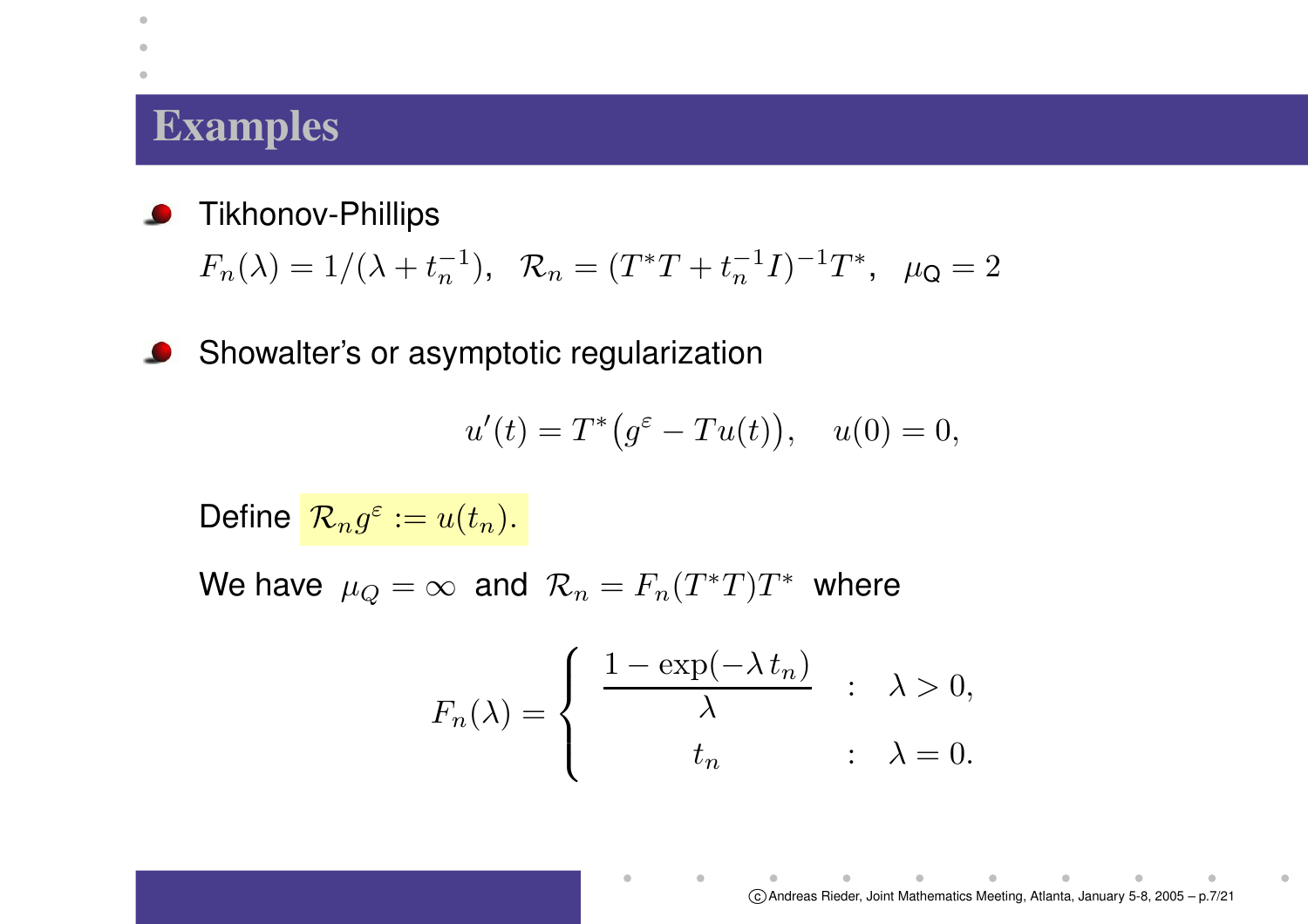## **Sneak preview: Conclusion of the talk**

 $\bullet$ 

Runge-Kutta integrators applied to the evolution equation

$$
u'(t) = T^*\big(g^{\varepsilon} - Tu(t)\big), \quad u(0) = 0,
$$

generate optimal regularization schemes in  $X_{\mu,\varrho}$  for all  $\mu, \varrho > 0$ , when stopped by the discrepancy principle ( $\mu_Q = \infty$ ).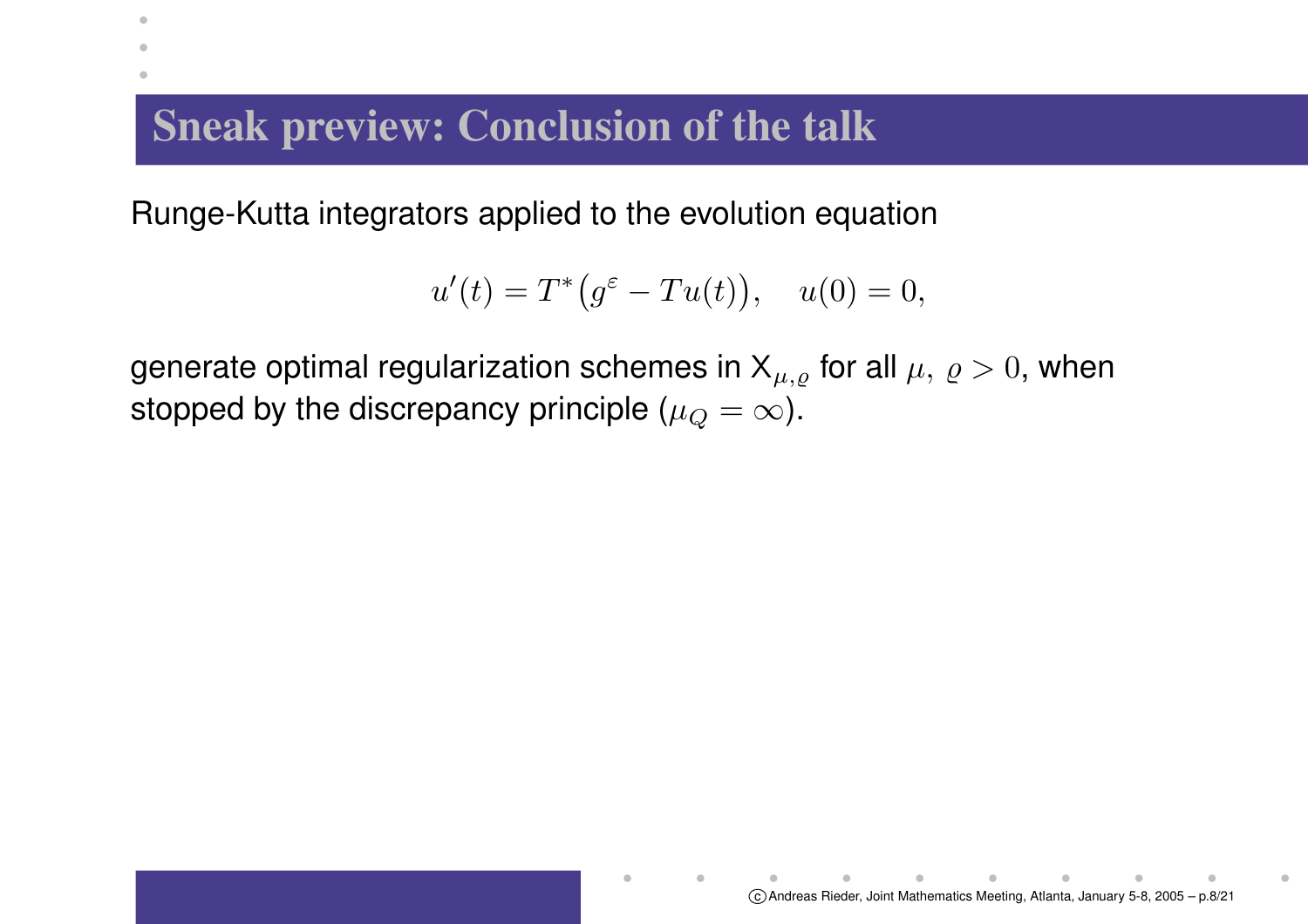## **Runge-Kutta integrators I**

 $\bullet$  $\blacksquare$ ۰

 $\Psi: [0,\infty[\times W \to W, \,\, W$  Banach space,  $\,w_0 \in W$ 

$$
w'(t) = \Psi(t, w(t)), \quad t > 0, \quad w(0) = w_0,
$$

Runge-Kutta integrator with s stages and time steps  $\{\Delta t_n\}_{n\in\mathbb{N}}\subset]0,\infty[$ :

$$
w_n \approx w(t_n), \quad t_n = \sum_{k=1}^n \Delta t_k
$$

$$
w_n = w_{n-1} + \Delta t_n \sum_{i=1}^s b_i k_i(t_{n-1}, w_{n-1}, \Delta t_n),
$$
  

$$
k_i = \Psi(t_{n-1} + c_i \Delta t_n, w_{n-1} + \Delta t_n \sum_{j=1}^s a_{ij} k_j), \quad i = 1, ..., s.
$$

 $\blacksquare$ 

 $\bullet$ 

 $\alpha$  .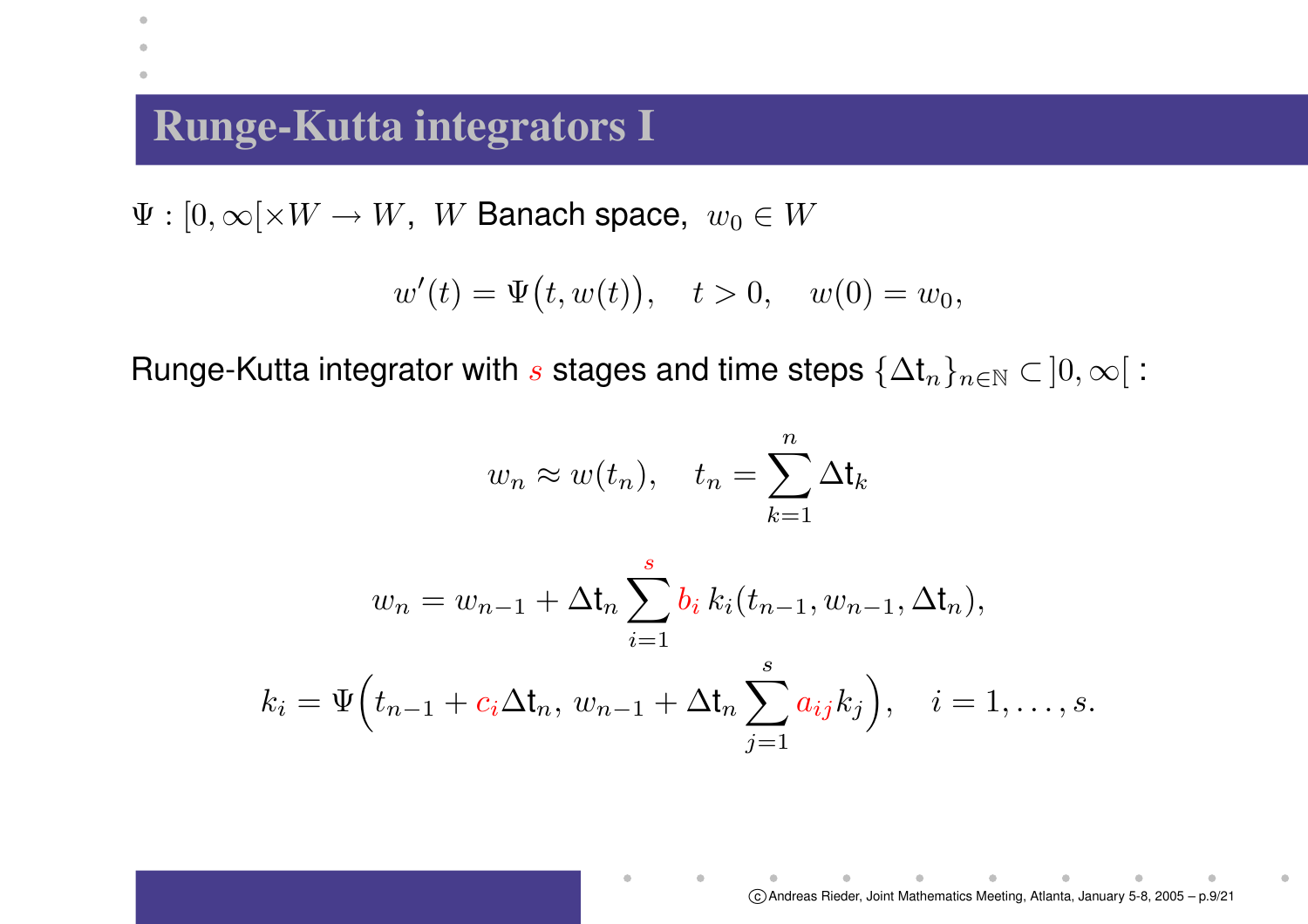## **Runge-Kutta integrators II**

 $\bullet$ 

Compact representation by Butcher array

$$
\begin{array}{c|ccccc}\n c & A & & c_1 & a_{11} & \cdots & a_{1s} \\
\hline\n b^t & = & & c_s & a_{s1} & \cdots & a_{ss} \\
 & & & b_1 & \cdots & b_s\n\end{array}
$$

RK is called explicit if  $A$  is strictly lower triangular, otherwise implicit. RK is called consistent if  $\,\sum_{i=1}^s b_i = 1.$ 

 $\blacksquare$ 

explicit Euler: 
$$
\begin{array}{c|c|c|c|c} 0 & 0 & 0 \\ \hline & 1 & 0 \\ \hline & 1 & 0 \\ \hline \end{array}
$$

\nimplicit Euler:  $\begin{array}{c|c|c} 1 & 1 & 1 \\ \hline & 1 & 1 \\ \hline \end{array}$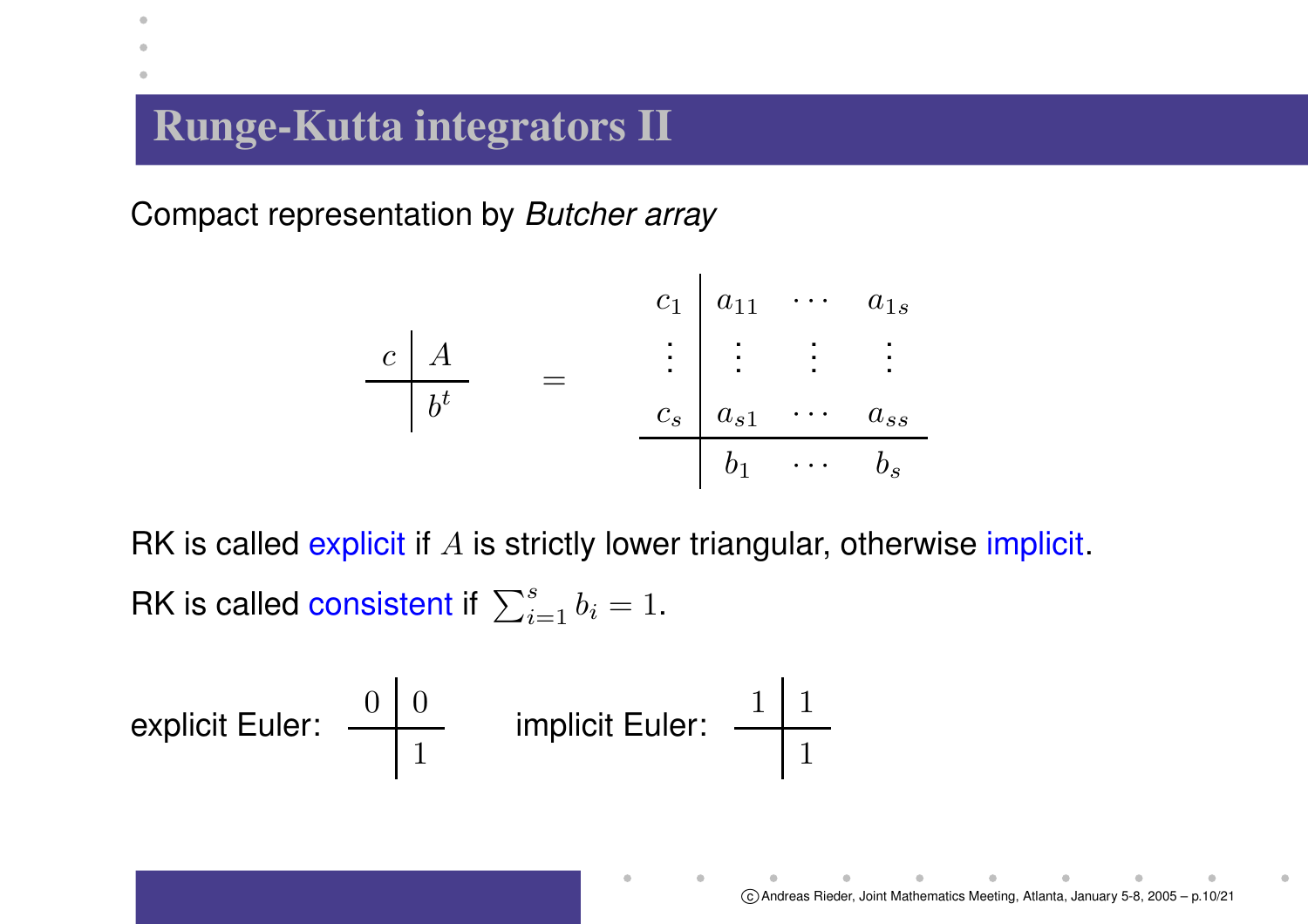#### **Runge-Kutta integrators seen as regularizations I**

Application of RK to Showalter's ODE yields

$$
w_n = R(-\Delta t_n T^*T)w_{n-1} + \Delta t_n Q(-\Delta t_n T^*T)T^*g^{\varepsilon}, \quad w_0 = 0,
$$

where

 $\bullet$ 

$$
R(z) = \frac{\det(I - zA + z\mathbf{1}b^t)}{\det(I - zA)}, \quad Q(z) = \frac{R(z) - 1}{z}.
$$

 $R$  stability function (polynomial/rational function for explicit/implicit RK)

**Lemma:** We have that  
\n
$$
w_n = \mathcal{R}_n g^{\varepsilon} = F_n (T^*T) T^* g^{\varepsilon} \quad \text{with} \ \ F_n(\lambda) = \frac{1 - \prod_{k=1}^n R(-\Delta t_k \lambda)}{\lambda}.
$$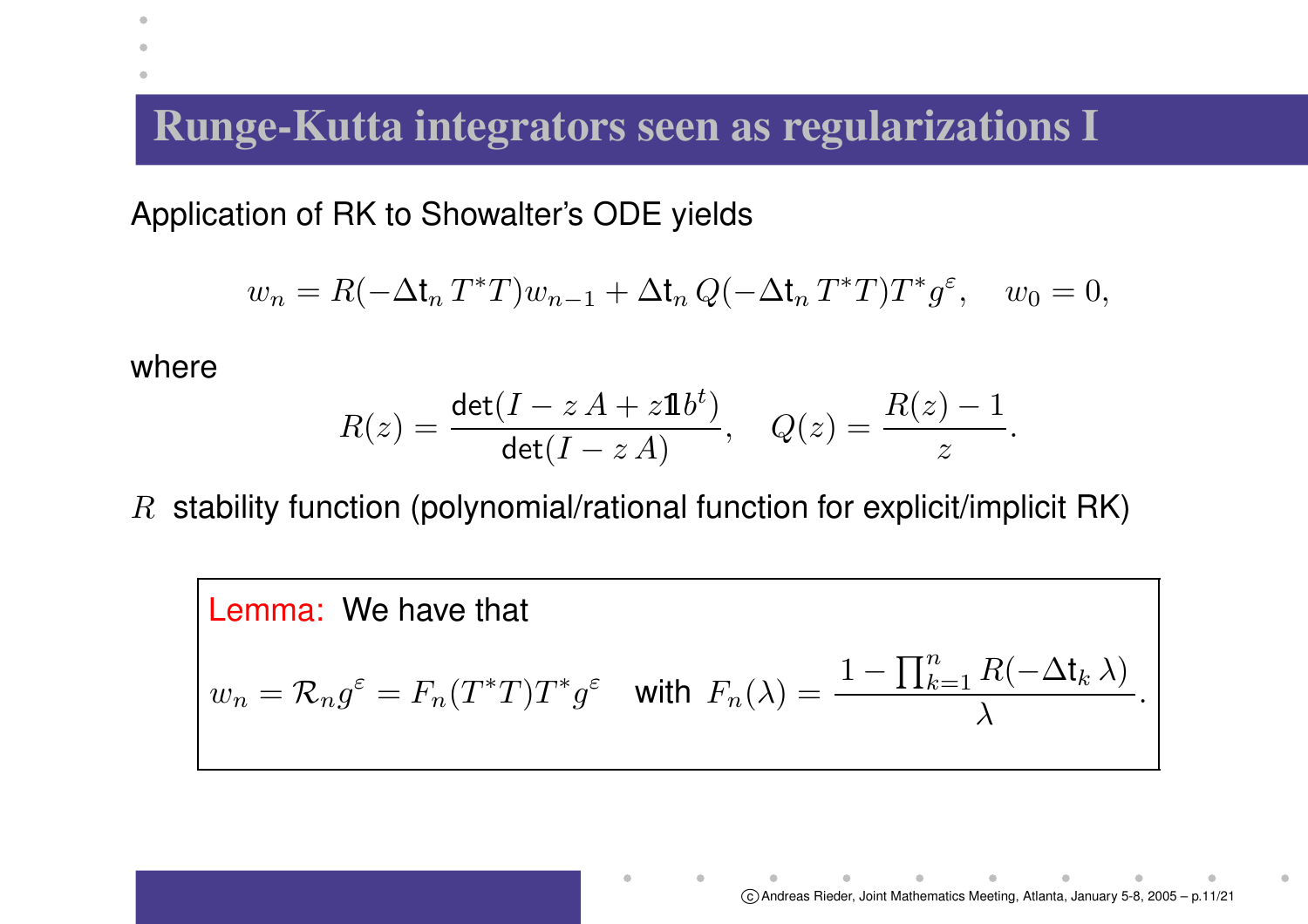## **Runge-Kutta integrators seen as regularizations II**

Theorem 1: To any consistent RK there is a maximal  $\Delta t_{\sf max}$  such that for any  $0<\Delta t_{\sf min}<\Delta t_{\sf max}$  the family  $\{F_n\}_{n\in\mathbb{N}_0}$  with  $\{\Delta t_n\}_{n\in\mathbb{N}}\subset[\Delta t_{\sf min},\Delta t_{\sf max}[$  constitutes a filter having infinite qualification.

*In other words:* RK integrators with sufficiently small step sizes bounded away from zero yield optimal regularization schemes in  $\mathsf{X}_{\mu,\varrho}$  for all  $\mu,\,\varrho\,>\,0$  when stopped by the discrepancy principle.

Theorem 2: If the consistent RK additionally satisfies

```
|R(-z)| < 1 for all z > 0,
```
then the above statement holds without a restriction on the magnitude of  $\Delta t_{\sf max}.$ 

Remark: The add. requirement in Th. 2 can only be satisfied by implicit RKs.

Proof:  $R(z) = \exp(z) + O(z^2) = 1 + z + O(z^2)$  as  $z \to 0$ .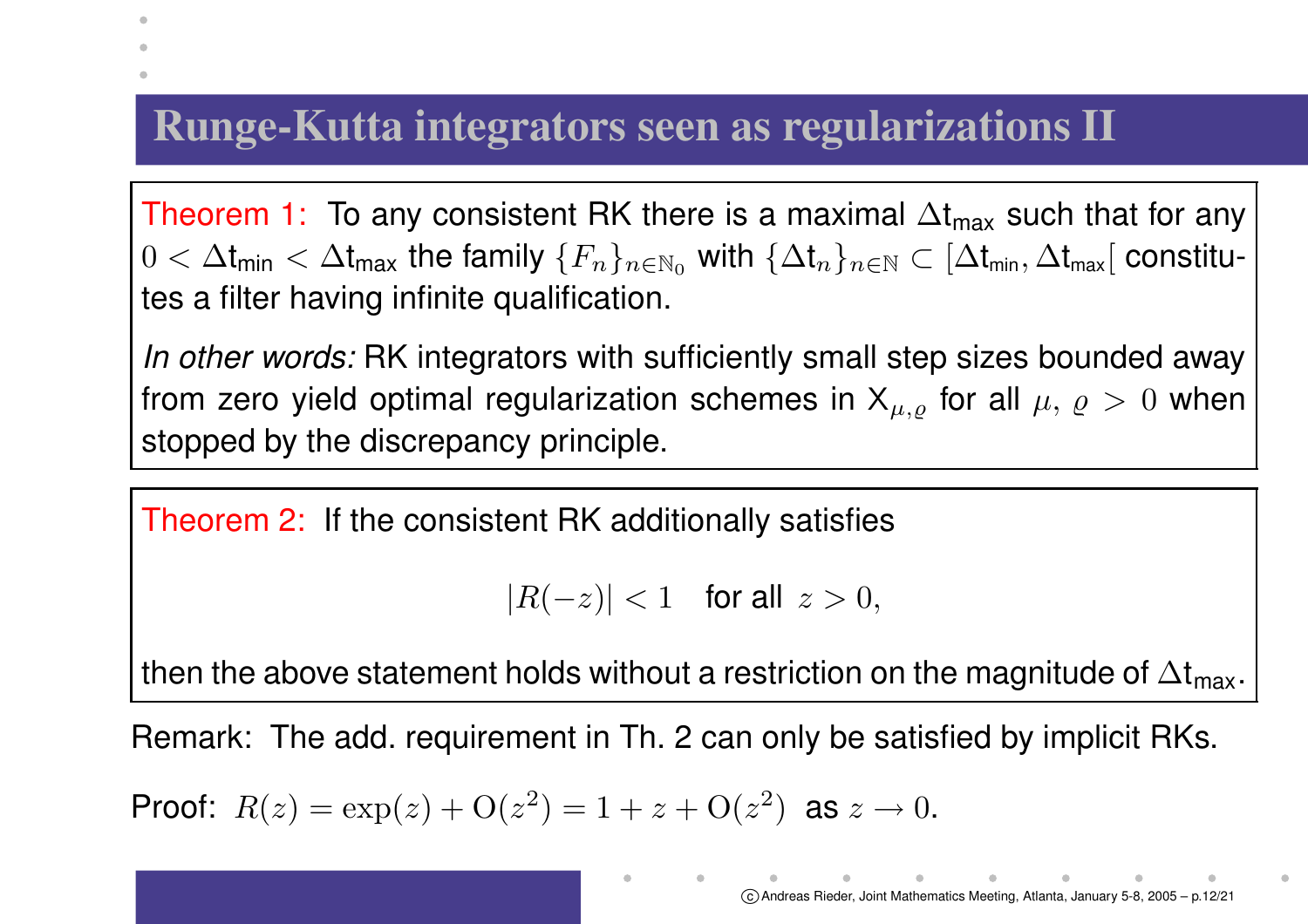## **Examples**

 $\bullet$  $\blacksquare$ ۰

• Explicit Euler: 
$$
R(z) = 1 + z
$$
,  $\frac{0}{\square 0}$ ,  $\Delta t_{\text{max}} = \frac{2}{\square T \square^2}$ 

$$
w_n = (I - \Delta t_n T^* T) w_{n-1} + \Delta t_n T^* g^{\varepsilon} = w_{n-1} + \Delta t_n T^* (g^{\varepsilon} - T w_{n-1})
$$

 $\mathbf{I}$ 

This is the well-known Landweber iteration.

$$
\begin{array}{ll}\n\text{ \n \textbf{I} & \text{subject Euler:} \quad R(z) = \frac{1}{1-z}, \quad \frac{1}{1-z}, \quad \text{no restriction on } \Delta t_{\text{max}} \\
& w_n & = (I + \Delta t_n T^* T)^{-1} w_{n-1} + \Delta t_n (I + \Delta t_n T^* T)^{-1} T^* g^\varepsilon \\
& = (I + \Delta t_n T^* T)^{-1} (w_{n-1} + \Delta t_n T^* g^\varepsilon).\n\end{array}
$$

 $\bullet$ 

This iteration is also known as nonstationary iterated Tikhonov-Phillips regularization.

 $\bullet$ 

 $\alpha$ 

 $\bullet$  . The set of  $\bullet$ 

 $\alpha$ 

 $\blacksquare$ 

 $\bullet$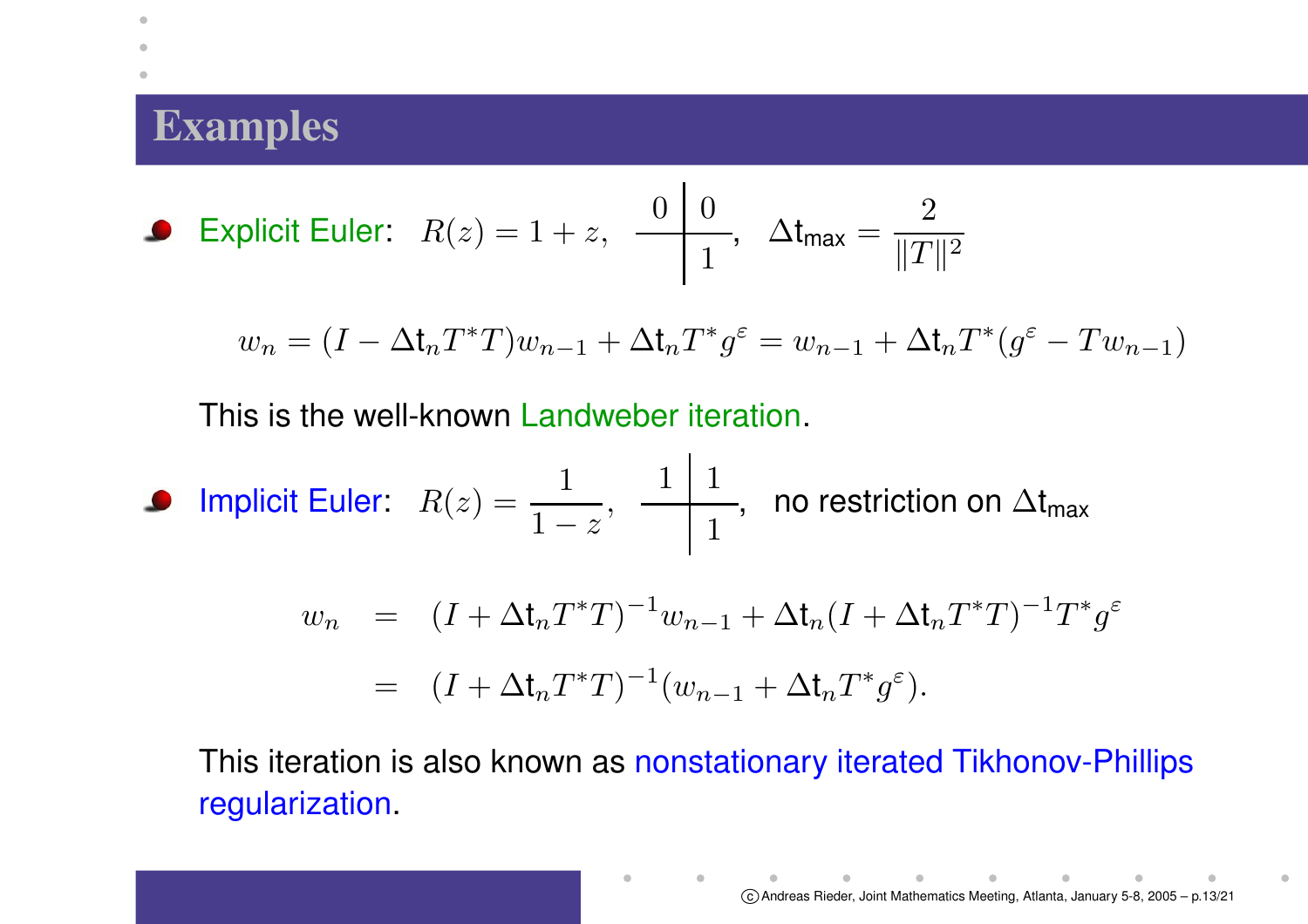# **Selection of the step sizes**

**Since** 

۰

$$
\|f^+ - \mathcal{R}_n Tf^+\|_X \leq C_Q \varrho \left(\sum_{j=1}^n \Delta t_j\right)^{-\mu/2} \quad \text{for any } f^+ \in \mathsf{X}_{\mu,\varrho}
$$

large step sizes are attractive!

On the other side: If the last time step is too large the discrepancy principle might be over-satisfied, that is,

$$
\|T\mathcal{R}_{\gamma(\varepsilon,g^\varepsilon)}g^\varepsilon-g^\varepsilon\|_Y\ll\tau\varepsilon,
$$

and the noise gets amplified.

Therefore, step size control by monitoring of  $q := \frac{\|T\mathcal{R}_{\gamma(\varepsilon,g^\varepsilon)}g^\varepsilon - g^\varepsilon\|_Y}{\|T\mathcal{R}_{\gamma(\varepsilon,g^\varepsilon)}g^\varepsilon\|_Y}$  $\tau \, \varepsilon$  . Accept  $\mathcal{R}_{\gamma(\varepsilon,g^{\varepsilon})}g^{\varepsilon}$  as approximate solution when  $q \approx 1$ .

Otherwise, reduce last time step.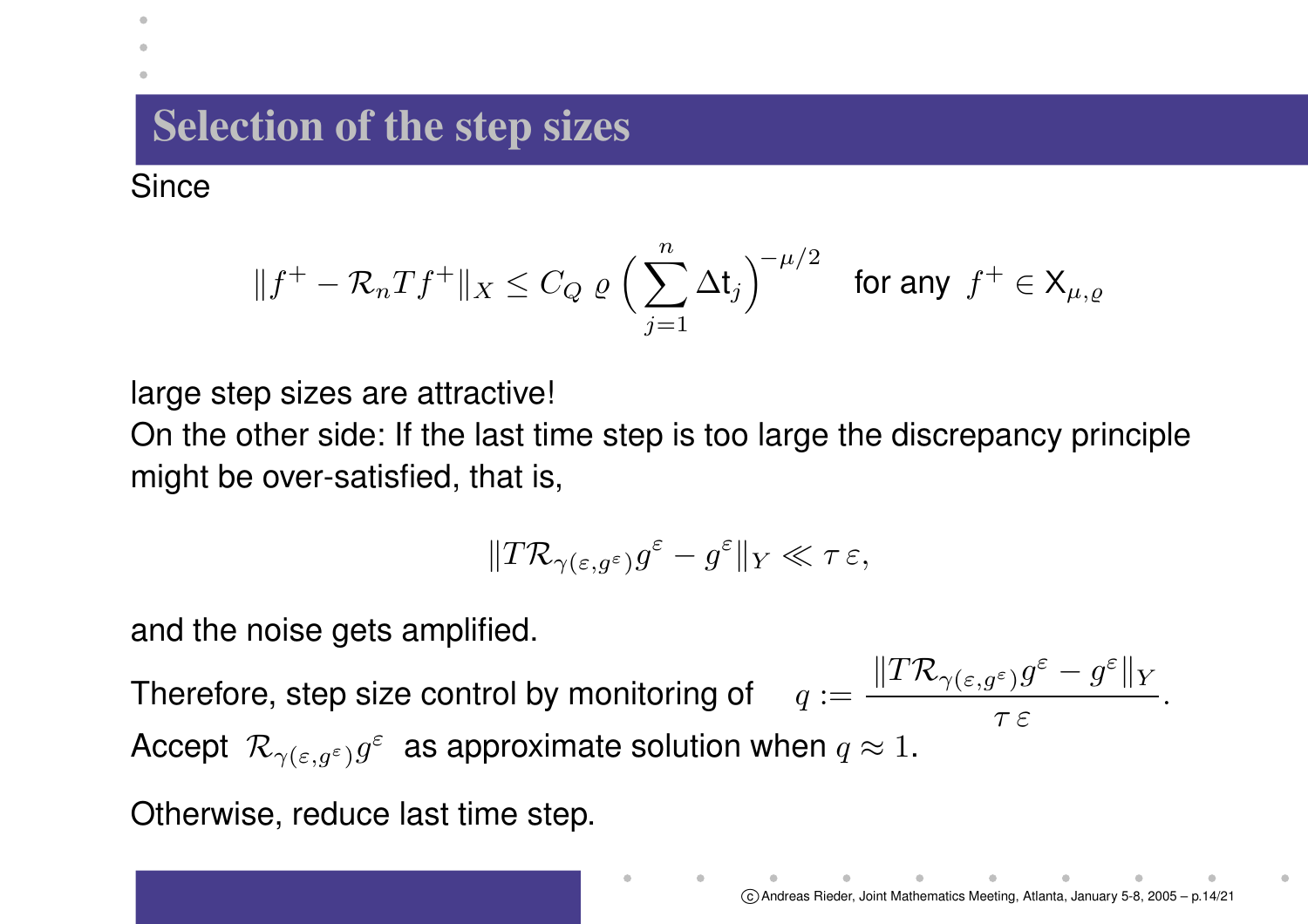## **Numerical experiments: Integral equation of the 1. kind**

- Discretization by projection method and
- discretization effects are taken into account.



In above experiments:

۰

 $q = q_l \geq 0.96$  lead to comparable reconstruction errors.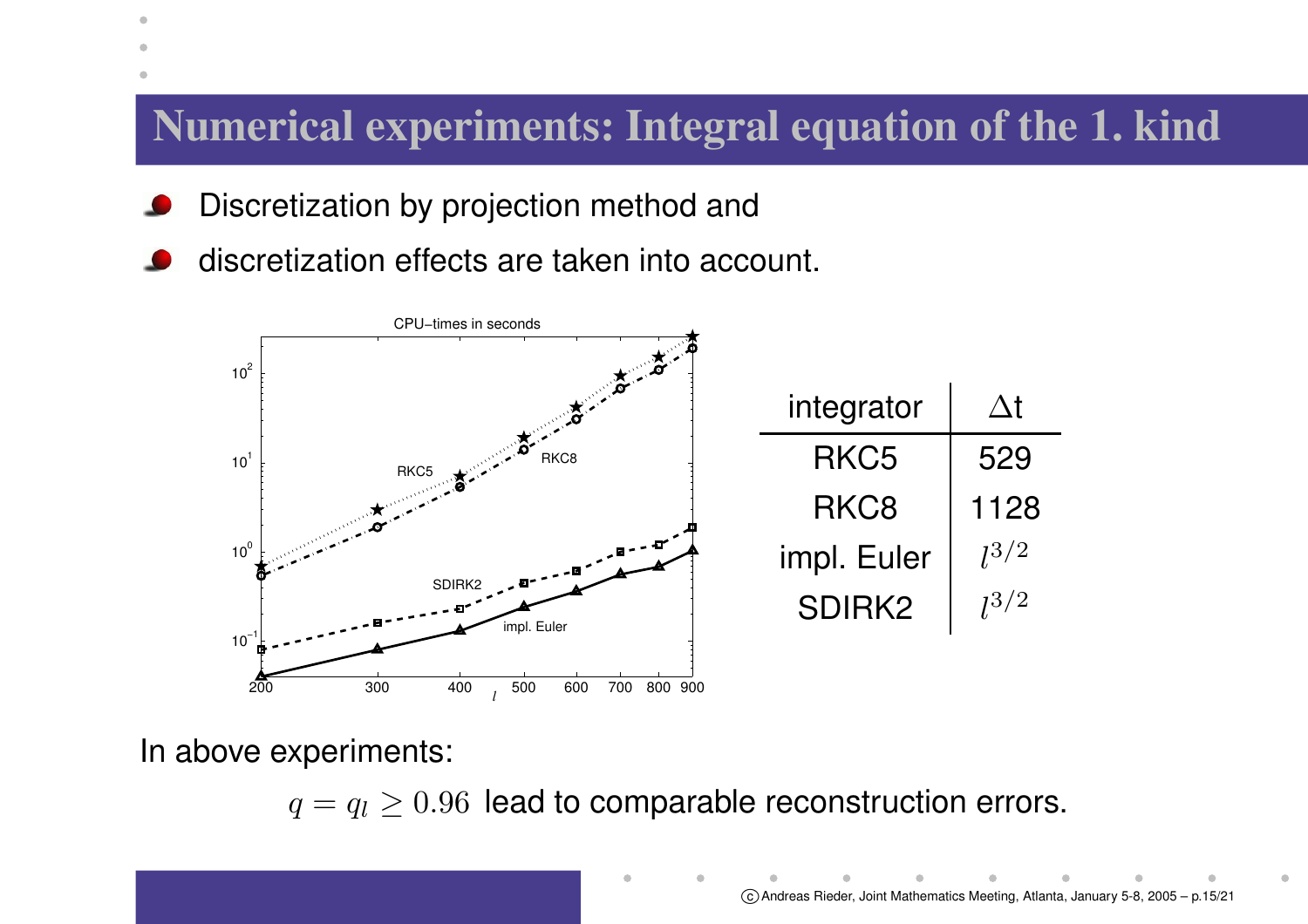## **Generalization to inconsistent RK**

Observation: Theorems 1 and 2 remain valid under

$$
R(z) = 1 + c z + O(z^2) \quad \text{as } z \to 0 \text{ for } c > 1,
$$

that is, RK-integrators may be inconsistent.

Question: Can we use this additional freedom to construct schemes which converge faster than the implicit Euler scheme?

Answer: YES!

 $\bullet$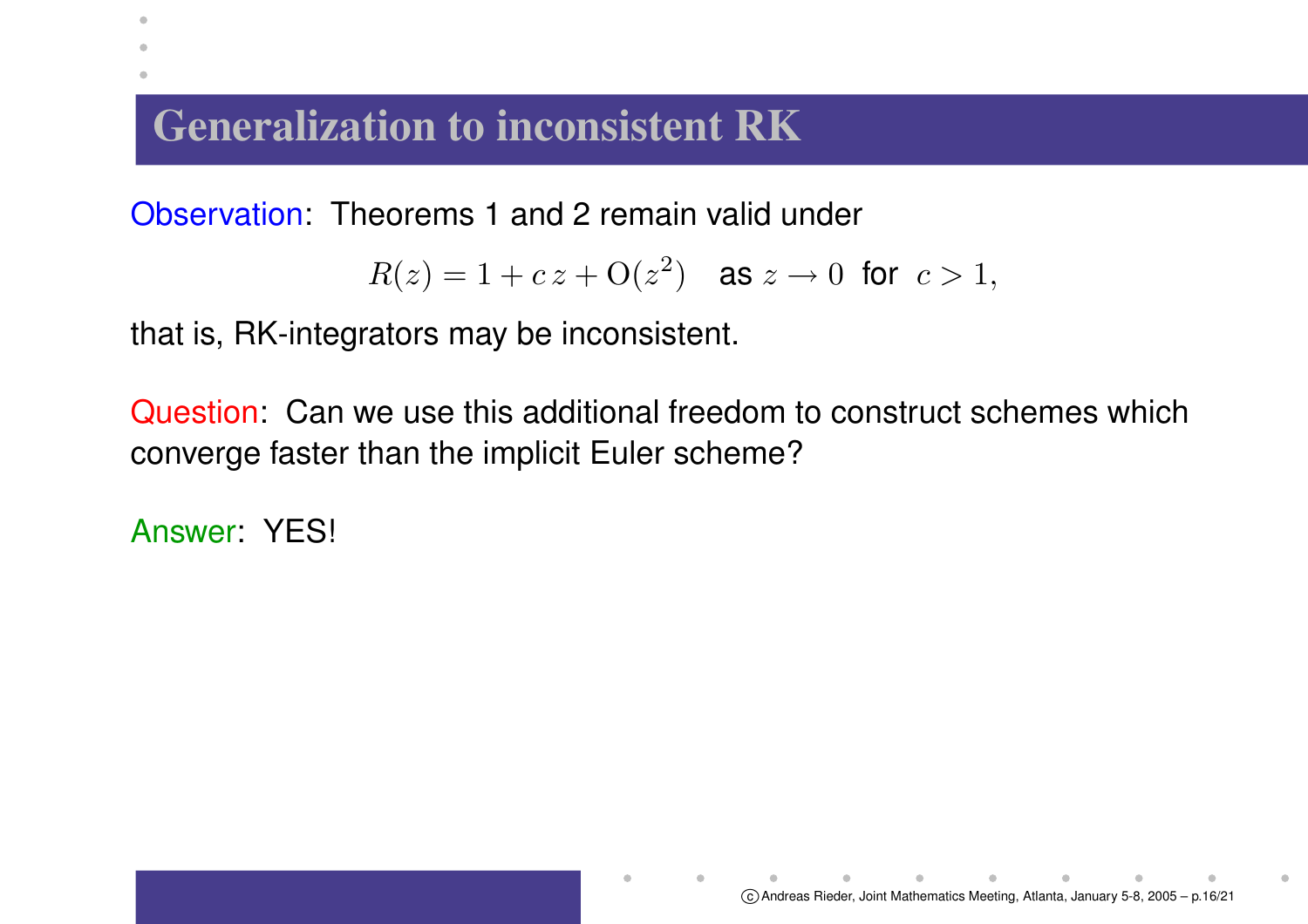# **Outlook: Non-linear Problems**

Asymptotic regularization in the non-linear case  $T(f) = g^{\varepsilon}$  means: solve

$$
u'(t) = T'(u(t))^{*} \Big(g^{\varepsilon} - T(u(t))\Big), \quad u(0) = u_0,
$$

and set  $\mathcal{R}_n g^\varepsilon := u(t_n).$ 

 $\bullet$ 

The application of integrators to the above ODE generates <sup>a</sup> variety of new potential regularization schemes.

Manuscript for download:

```
www.mathematik.uni-karlsruhe.de/∼rieder
```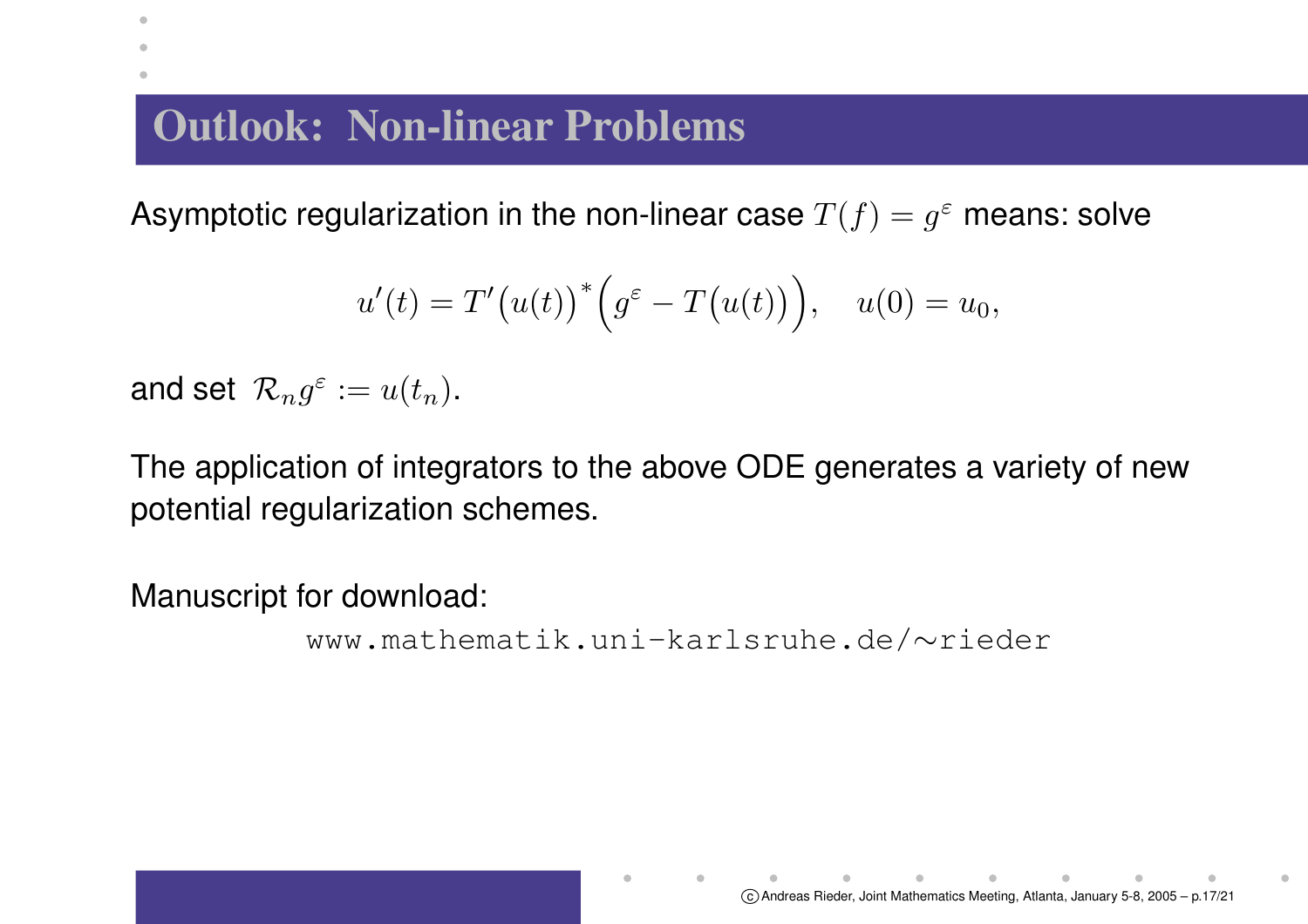#### **Inconsistent RK can do better**

 $\bullet$  $\blacksquare$ 

Desired properties of <sup>a</sup> synthetic scheme:

- 1.  $|R(-z)| < 1$  for  $z > 0$  and  $|R(\infty)| < 1\,$  (no restriction on  $\Delta t_{\sf max}$ ),
- 2.  $\, R'(0) \gg 1 \,$  (good damping of contributions of small spectral values).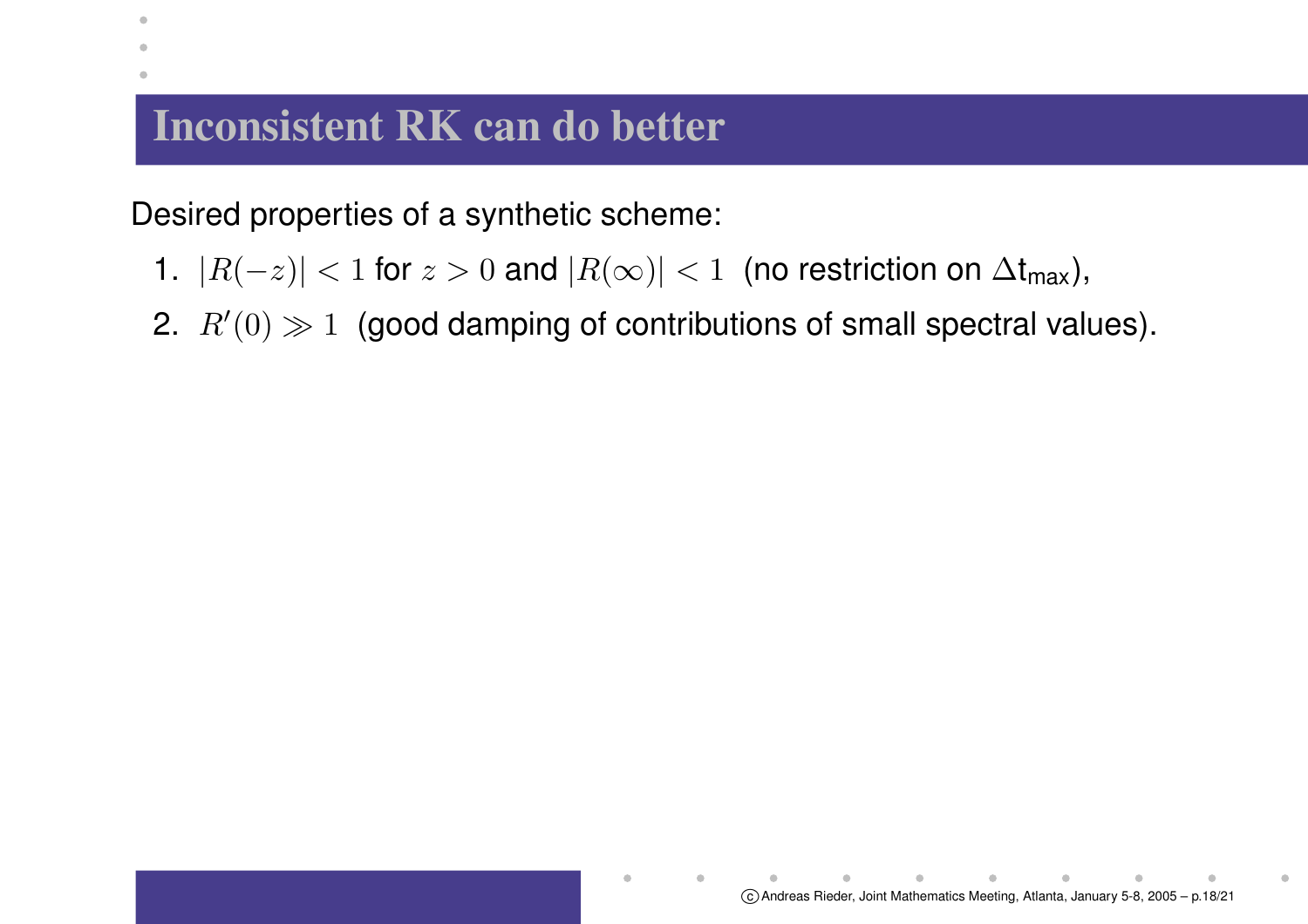## **A synthetic scheme: SYNTH**

 $\bullet$  $\blacksquare$ 

$$
\begin{array}{c|cc}\n1 & 1 & \\
2+\theta & 1+\theta & 1 \\
\hline\n1+\theta & 1 & R(z) = \frac{1+\theta z}{(1-z)^2}\n\end{array}
$$

For  $\,\theta \in \left[0,2(1+\sqrt{2})\right[ \,$  the desired properties are satisfied with

$$
R'(0) = 2 + \theta \quad \text{and} \quad |R(\infty)| = 0.
$$

The generated iteration reads

$$
w_n = (I + \Delta \mathbf{t}_n T^* T)^{-2} ((I - \theta \Delta \mathbf{t}_n T^* T) w_{n-1} + \Delta \mathbf{t}_n ((2 + \theta)I + \Delta \mathbf{t}_n T^* T) T^* y).
$$

 $\blacksquare$ 

 $\bullet$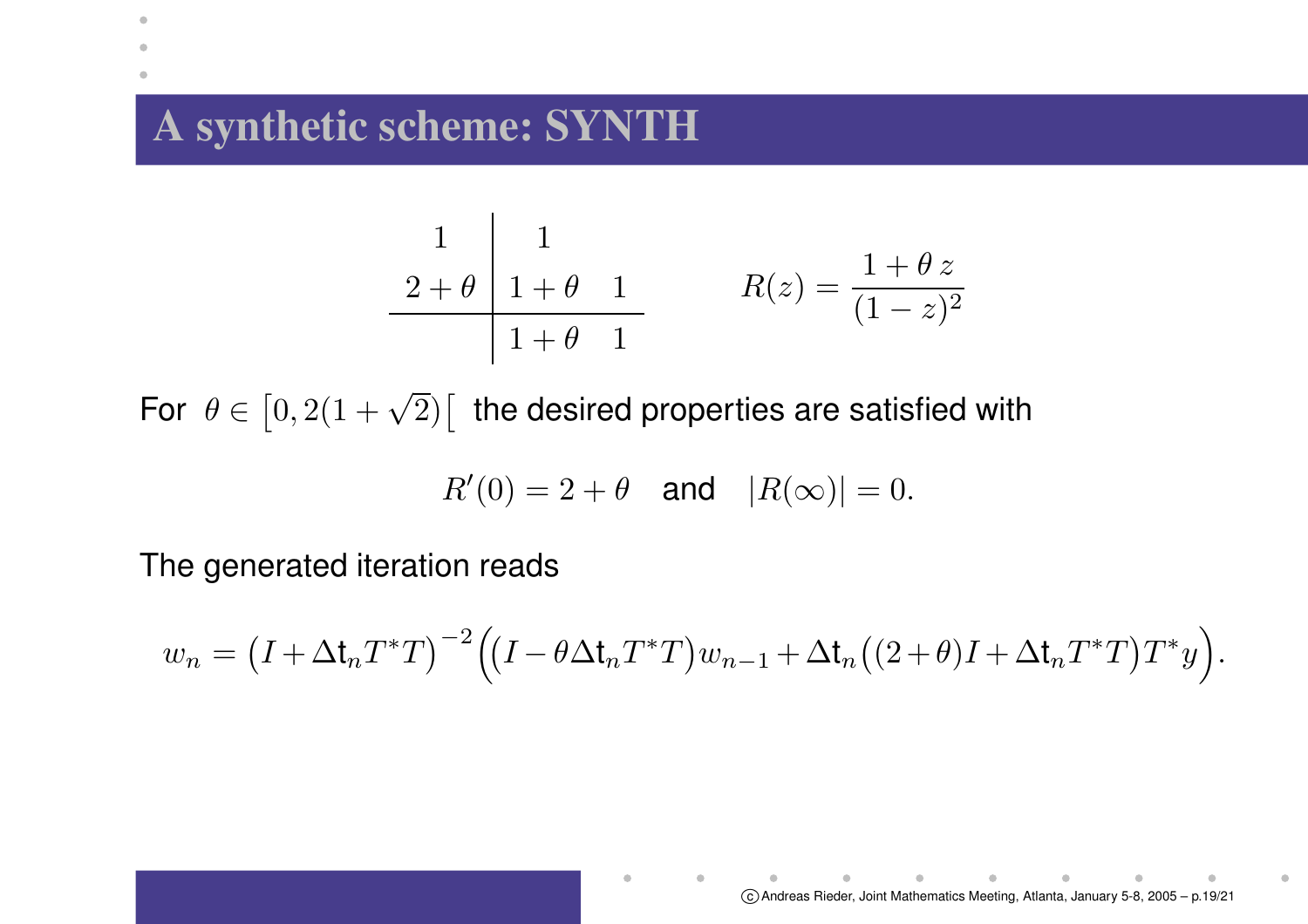## **Impl. Euler vs. SYNTH**

Theorem 3: To any  $\theta \in [0,1]$  there is a family  $\{Q_n\} \subset \mathcal{L}(Y)$  converging pointwise to  $0$  such that

$$
Tw_n^{\mathsf{S}} - g^{\varepsilon} = Q_n(Tw_n^{\mathsf{E}} - g^{\varepsilon}).
$$

Here,  $\{w_n^{\mathsf{E}}\}$  and  $\{w_n^{\mathsf{S}}\}$  denote the sequences generated by impl. Euler and SYNTH, respectively, for a joint constant time step  $\Delta t$ .

#### Consequence:

We expect the discrepancy principle to stop SYNTH earlier than impl. Euler.